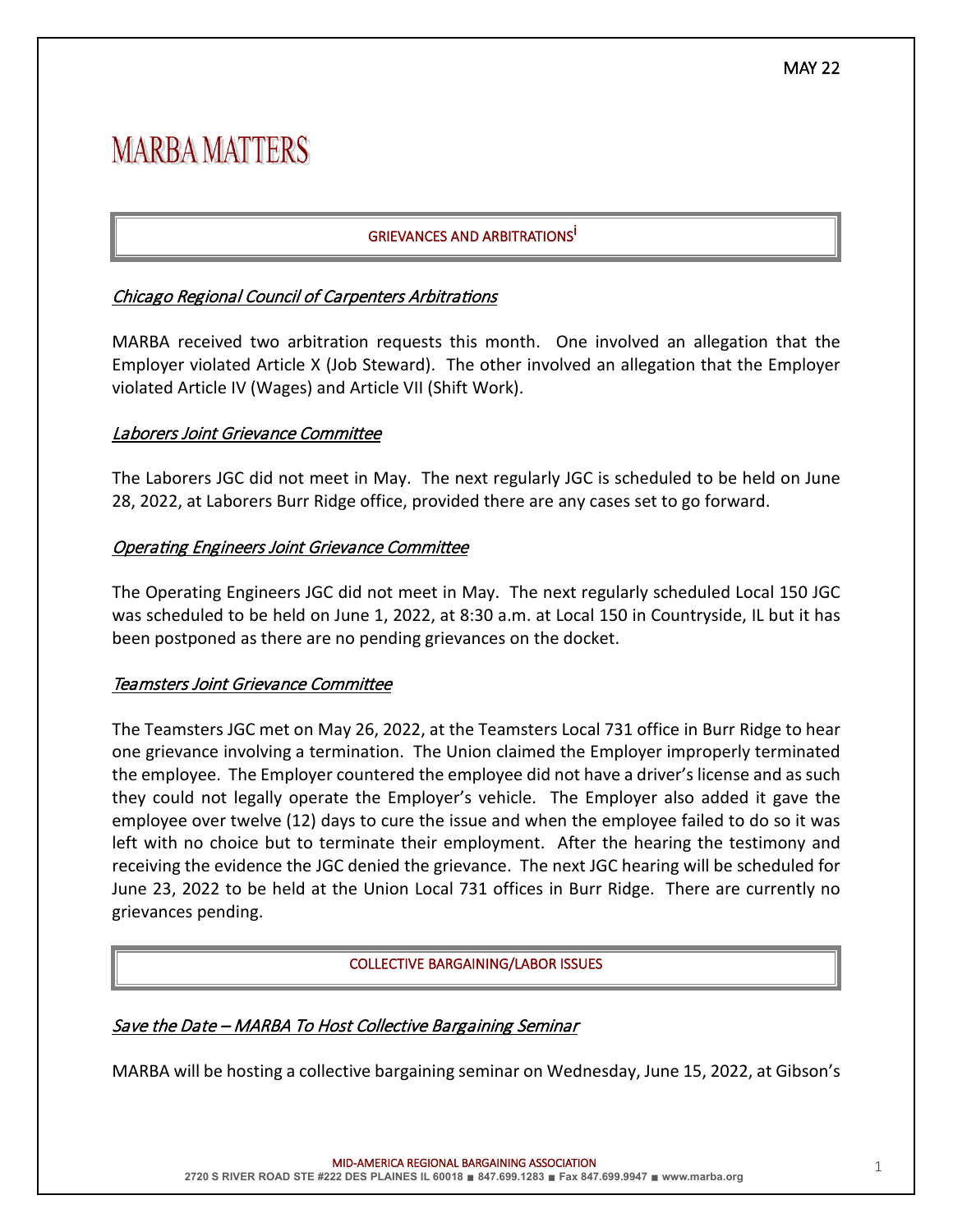in Oakbrook. Sign-In/Registration will take place from 11-12 with the presentation starting at 12:00 p.m. It will run approximately 1.5 hours with time for Q&A. The seminar will focus on the nuts and bolts of collective bargaining and will also include a segment about the role MARBA plays in the collective bargaining process. It will be geared to those with little to no experience in multi-employer collective bargaining.

Rick Samson from Ogletree Deakins will be presenting along with Aaron Janik, MARBA Executive Director. There is no cost to attend but space is limited. Currently, we are limiting registration to those contractors' signatory to MARBA collective bargaining agreements. If additional space is available, we will open it up to contractor's signatory to non-MARBA collective bargaining agreements. You may register by clicking [here.](mailto:ajanik@marba.org?subject=MARBA%20CBA%20Seminar) Please include the name of those attending and their email/cell phone numbers.

## *Wage Package Updates*

Wage package updates have been sent out to the respective MARBA Craft Committees and MARBA Associations. The new rates take effect June 1, 2022. You may find the allocations for this year (and previous years) by clicking [here.](https://www.marba.org/wages)

## INDUSTRY NEWS

## Construction Unemployment Reaches Record Low For Month of April

According to the AGC of America unemployment in the construction industry fell to a record low of 4.6% for the month of April (2022). This was down from 6% in March (2022) and down over 3% from April 2021 (7.7%). Overall, the industry saw 2,000 jobs in April which was relatively light compared to the months of January (6,000), February (54,000), and March (20,000). Job openings remain high according to the AGC even with unemployment remaining low.

#### STATE OF THE ECONOMY

| <b>Economic Indicators</b>     |                                                                           |
|--------------------------------|---------------------------------------------------------------------------|
| Unemployment Rate              | April 2022 U.S. 3.6% (no change) Illinois 4.6% (45 <sup>th</sup> – April) |
| Labor Participation Rate       | April 2022 = 62.2%, March 2022 = 62.4%,                                   |
| <b>CPI All Urban Consumers</b> | April 2022 over April 2021 = 8.26%                                        |
| CPI Chicago All Items          | April 2022 over April 2021 = 7.19%                                        |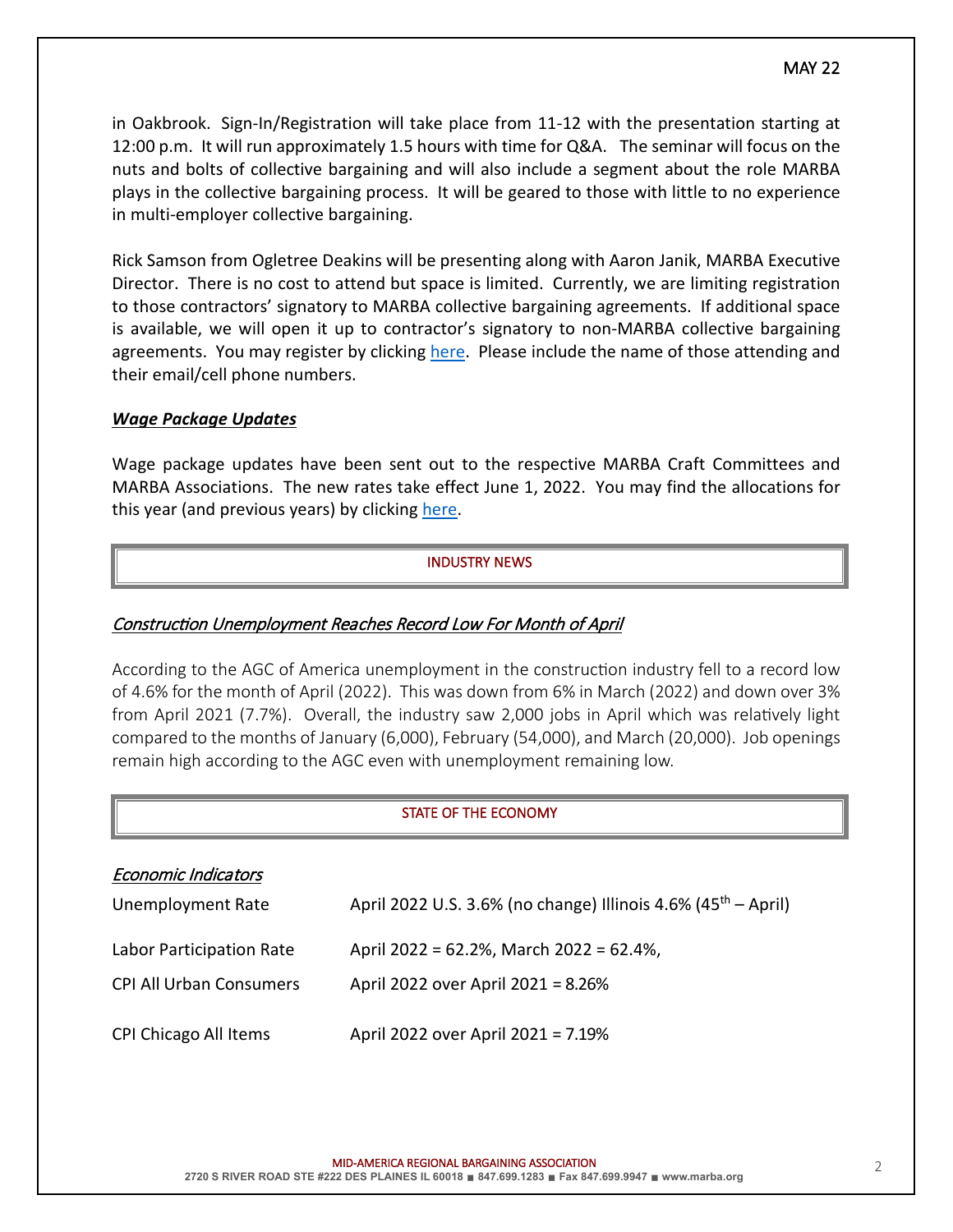#### MAY 22

| <b>CPI Midwest All Items</b>                           | April 2022 over April 2021 = 8.25%                                                                                                           |
|--------------------------------------------------------|----------------------------------------------------------------------------------------------------------------------------------------------|
| Union Membership                                       | 2021 10.3% (Private Sector 6.1%), 2020 = 10.8%<br>Rate of Unionized Construction Workers = 12.6%<br>12.7% (2020), 13.6% (2019), 13.8% (2018) |
| 30 Year Fixed Mortgage                                 | April 4.98%, up .81% (March 4.17%)<br>Annual Average 2.96% (2021), 3.11% (2020)                                                              |
| 15 Year Fixed Mortgage                                 | April 4.22%, up .83% (March 3.39%)<br>Annual Average 2.27% (2021), 2.61% (2020)                                                              |
| <b>Brent Crude Oil</b>                                 | \$117.73 per barrel (as of May 31, 2022)<br>\$145.61 per barrel all time high July 2008<br>\$2.23 per barrel all time low May 1970           |
| Privately Owned New<br><b>Housing Building Permits</b> | 3.2% below revised March rate<br>3.1% above April 2021 rate                                                                                  |
| Privately Owned New<br><b>Housing Starts</b>           | 0.2% below revised March rate (+/-8.7%)<br>14.6% above April 2021 rate (+/-14.2%)                                                            |
| GDP                                                    | Q1 2022 (2nd) -1.5%<br>Q4 2021 (3rd) +6.9%<br>Q3 2021 (3rd) +2.3%<br>Q2 2021 (3rd) +6.7%<br>Q1 2021 (3rd) +6.3%                              |
| <b>DJIA</b>                                            | 33,004.73 as of May 31, 2022, (10:43 a.m.)<br>33,794.51 as of April 25, 2022, (2:13 p.m.)                                                    |

 JANIK'S J.D. – AN UPDATE ON LABOR/CONSTRUCTION LEGAL ISSUES AARON JANIK – EXECUTIVE DIRECTOR MARBA

#### *Governor Pritzker Signs One Day Rest in Seven Act Amendments into Law*

Earlier this month Governor Pritzker signed into law several amendments to the One Day Rest in Seven Act (ODRISA). The amendments, which do not take effect until January 1, 2023, will now require an employee to have at least twenty-four consecutive hours off-day in every consecutive seven-day period. Currently, an employee could have a Sunday off work then work 12 days in a row until the next Saturday at which point, they would be on a scheduled off day. Under that scenario an Employer would still be compliant with the current ODRISA regulations. There are also changes to the number of hours an employee needs to work in order to qualify for a meal break period. Under the amendments, which again take effect January 1, 2023, employees that work 7.5 hours are entitled to a 20-minute unpaid meal break. If they work an additional 4.5